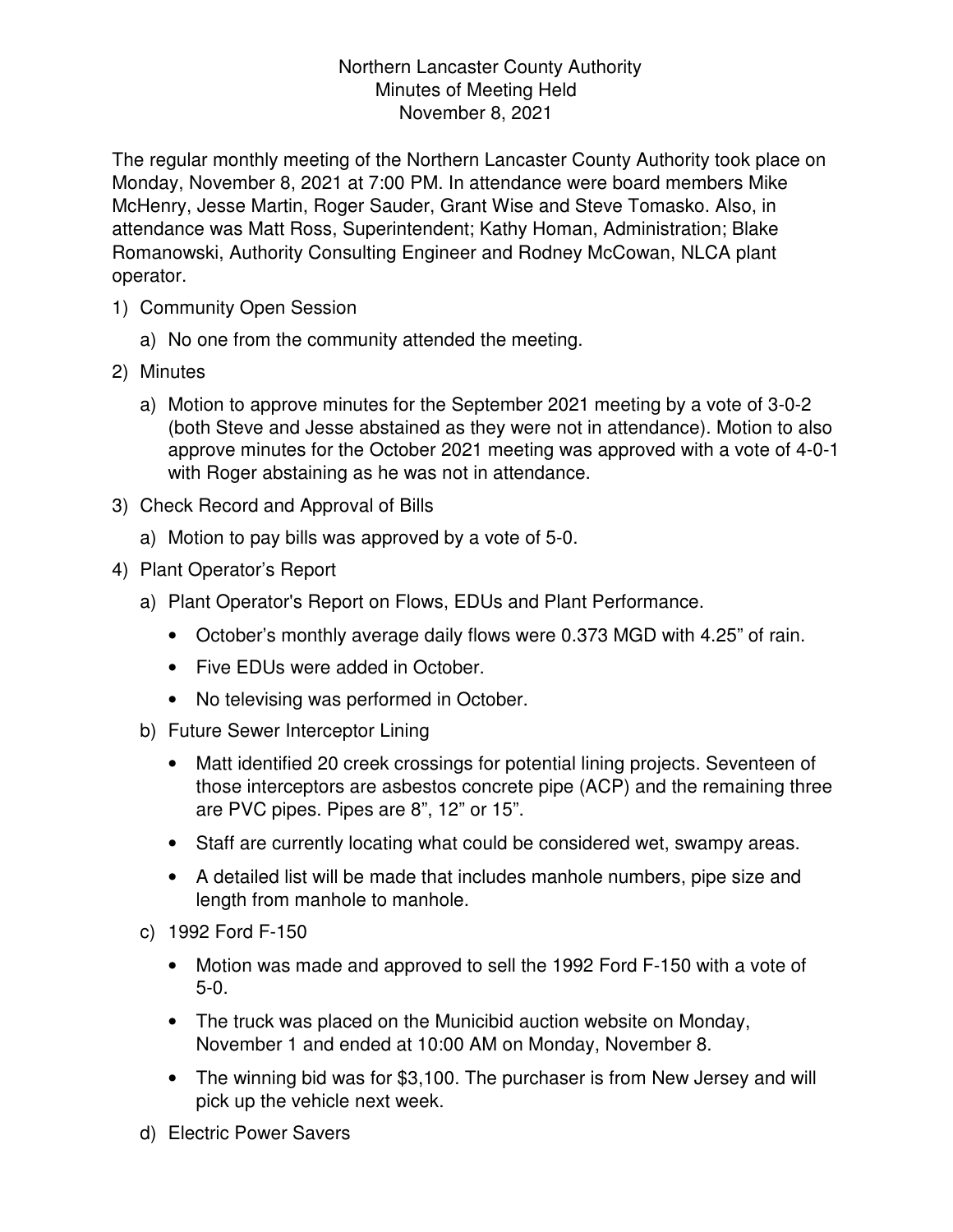- Matt spoke with Tom Wolf from Electric Power Savers (EPS) and received a quote to replace the interior lighting to LED bulbs. EPS installed the exterior LED lighting at Beam Road in 2013.
- There are two options to perform this replacement. The first is to replace all lights to LED at a cost of \$6 per bulb (240 bulbs) for \$1,440. The ballasts will remain in place.
- The second option is to replace all lights to LED at a cost of \$7 per bulb (240) bulbs) for \$1,680 which includes removing the existing ballasts.
- After discussion with the electrician, Matt determined the electrician and NLCA staff could perform the installation of LED bulbs and removal of ballasts which would cost less than hiring someone to do it.
- The board approved replacing all lights to LED with removal of the existing ballasts by electrician and NLCA staff with a unanimous vote.
- Matt will research the requirements for hazardous waste removal of the ballasts.
- 5) Administrative Report
	- a) Delinquent Account List
		- Delinquent accounts report was emailed to the Board for review.
		- Kathy informed the board that a final sewer certification request was just made regarding account 10569.01. This customer has a current balance of \$2,020.20.
	- b) Monthly/Quarterly QuickBooks Reports
		- Current QuickBooks board reports were emailed for review.
	- c) Retirement Contribution
		- Kathy was looking for board direction regarding the contribution percentage to the Authority's 407A retirement plan.
		- Motion was made and approved to contribute 4% of employee wages for the period July 2021 – December 2021 and all of 2022. The contribution percentage will be revisited on an annual basis moving forward.
	- d) 2022 Budget
		- Kathy revised the budget proposal according to recommendations made at the budget workshop and presented the budget to the Board.
		- After a lengthy discussion, the Board made a few more changes to the proposed budget and determined a rate increase was necessary to avoid an underfunded budget.
		- The Board unanimously approved a rate increase of \$1.50 per quarter resulting in a quarterly rate of \$211.00 (\$844 per EDU per year).
		- The proposed budget with the discussed changes was approved by a 5-0 vote.
		- Kathy is preparing a capital budget for the Board.